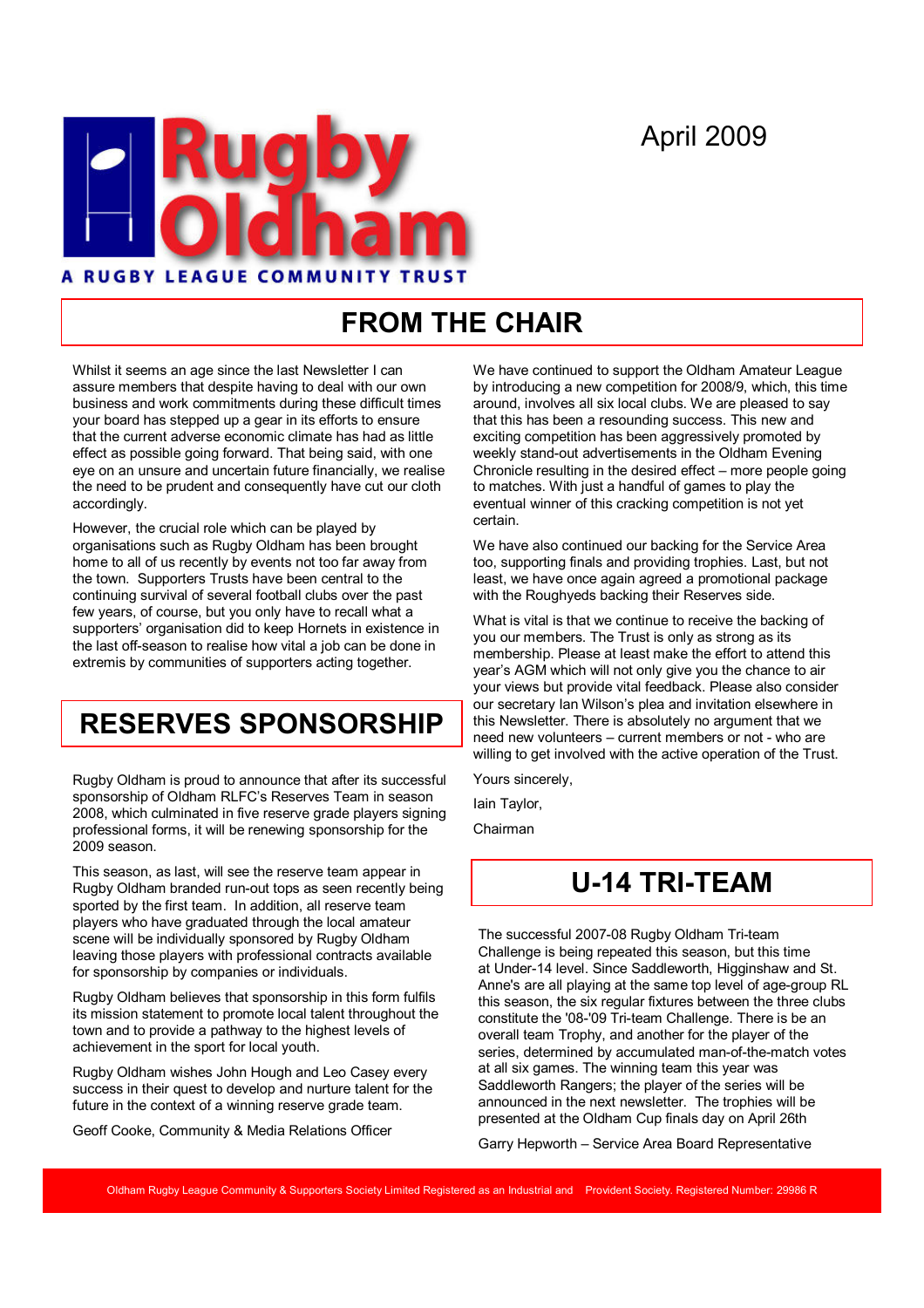### FOR BETTER OR FOR WORSE

THE REAR bedroom window of No. 74 Sharples Hall Street now looks out over the roof tops of 'Old Rugby Green', a development of houses, being built on the hallowed Mecca of local rugby, Watersheddings. Three generations of our family were previously able to check the weather, spaces on the terraces and queues at the turn-stiles, before leaving to join friends for the much awaited kick off, just by glancing out of this window!

Little did anyone realise how much effort was needed, behind the scenes, to create the rush of adrenaline for crowd and players alike, as the team for the day jogged down the tunnel, onto that lush green turf...that sloped dramatically from right to left, but who cared, providing we won the toss and the match!

To get to the tunnel players walked amongst the fans, not all of whom were friendly, down steep steps that accounted for many a last minute change of studs or even to the team sheet. Players changed in 'extended' changing rooms that hadn't been designed with room for a team and two substitutes, never mind four. Match day preparations were

preceded by two nights training (plus) extra for cup ties) spent on the roads, on the dirt sprint track, or on the training ground, all of which were only a candlelight away from being pitch black. Weight training involved a barbell and half a dozen weights or you could carry a colleague, or your half of a railway sleeper up and down the touchline. Science and diet played little or no part in training.

Then, training kit, washed and dried on the boiler, by "Little Jimmy" was issued on a first come, first served basis. vital in winter, if one was to avoid split seams or holes in shirts, jumpers or track suit bottoms. (never did see a top) training boots were handed down, kept alive for years after their original owners had retired by "Little Joe". (my first training boots still bore Billy Mitchell's name).

Midweek refreshments were provided by the resident, and hardworking tenant of the pavilion offering a variety of sandwiches, bowls of onions, beetroots and red cabbage, but only for players who washed and

brushed faster than the rest. Last there went hungry! Even travelling was a chore, a trip to Cumbria meant meeting at 7.20am outside Barlows Coaches and returning after midnight, sore, tried and weary.

However, I firmly believe that not one of the 1054 senior team players who have graced the Watersheddings turf would have let the sometimes difficult backroom activities tarnish their pride in wearing the red/white hoops, blue shorts and red/white socks in front of some of the greatest, most knowledgeable, fans in this great sport of ours.

Don't let cherished memories cloud the need for progress. Who in their right minds doesn't want ample local parking. clean dry seating, tiled toilets, meeting rooms, lounge facilities and a flat, smooth playing field with uninterrupted views. I'd like to think that the next generations looking out from the bedroom window of No. 74 Boundary Park Road would always look out on a successful, well maintained facility that benefits Rugby League in Oldham.



Rugby Oldham would like to pay tribute to former Oldham RLFC three-quarter Joe Collins who died earlier this year. Joe was a big supporter of the Trust and was its very first signed-up member. He lived up here in the Saddleworth sticks sometimes calling in on his way home from work usually to drop off sheets of postage stamps for the circulation of the next Rugby Oldham Newsletter or with some other similar contribution or just for a chat.

After his playing days ended Joe remained a keen Roughyed rarely missing a game. He was a fervent believer in youth rugby and the absolute necessity in providing easy access for local lads to be able to represent their home town club. In Joe's memory I make no apologies for repeating here an article which he wrote just a few years ago for the Oldham club's match day magazine.

Brian Walker

### ALL WHITE

Everything went 'ALL-WHITE' with the marketing of the famous white shirt sported on many big occasions by the Oldham club (none more so than during the late 1950's when the Roughyeds appeared in three successful Lancashire Cup finals). 115 shirts have been sold providing a healthy contribution to Trust funds.

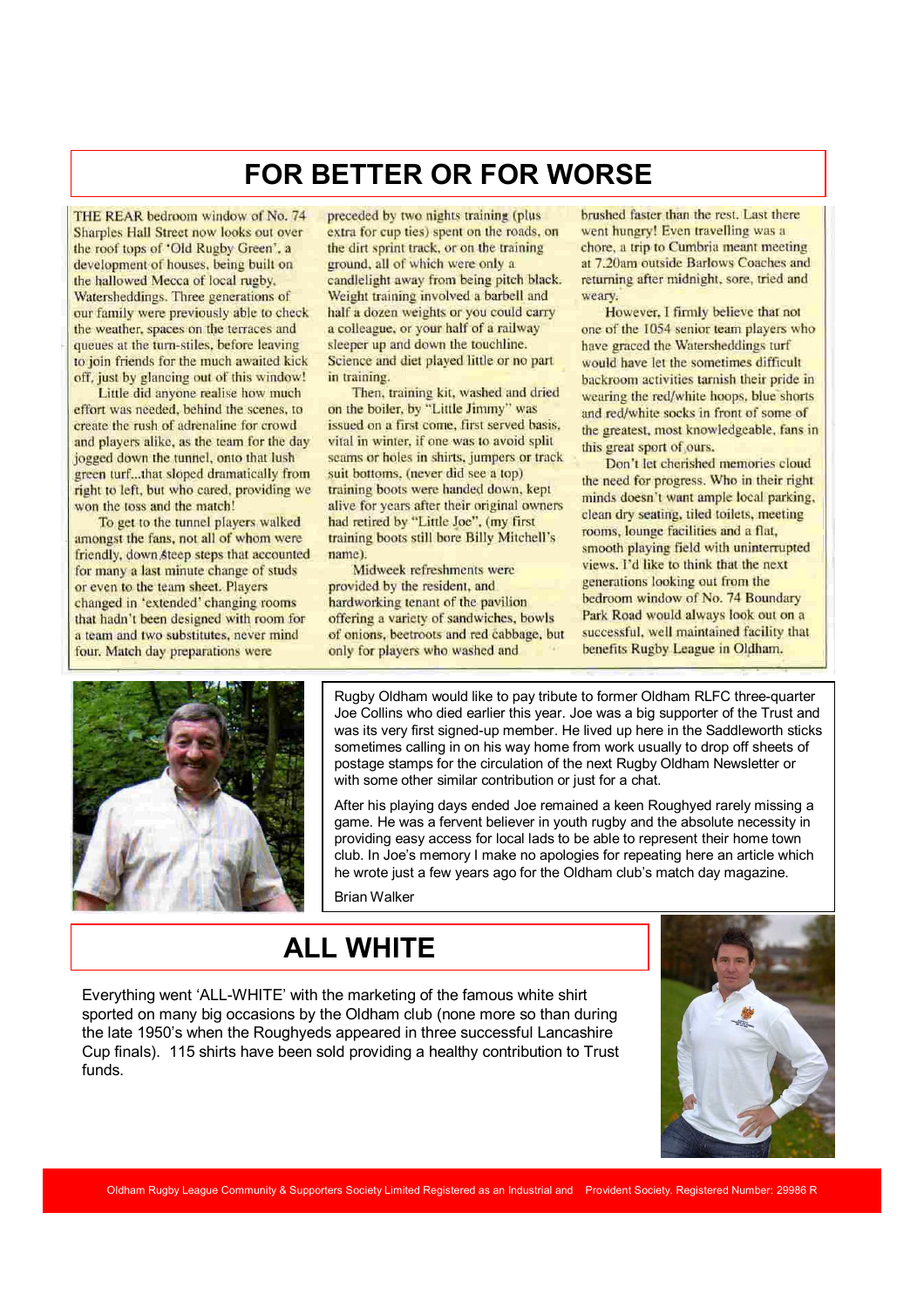## ROUND UP

#### Watersheddings' Memories

The Oldham RLFC Heritage Trust is planning to market a new book Watersheddings' Memories in time for Christmas. That's not just rugby league but cricket (Oldham CC played there for over 40 years), tennis, crown-green bowling, baseball, women's soccer, military pageantry, gymnastics, greyhounds and much more! If any of the readers of this Newsletter have access to photographs, pamphlets, leaflets, tickets or anything else that appertain to this period (any sport, any occasion) the Heritage Trust will be glad to hear from you. Please ring 01457 875084, 0161 620 6005 or 07801 705982.

#### Mick Hough

A benefit event recently held in the memory of well known genial local amateur rugby league and former Great Britain international forward Mick Hough ensured that the Waterhead RLFC clubhouse was filled to overflowing. Rugby Oldham provided an especially manufactured red and white hooped 1957 Championship jersey which enticed the successful bidder to add a further £200 to the pot.

#### Local Youth Rugby League

Rugby Oldham has made a financial contribution to a Masters golf tournament organised in the memory of local rugby league legend Jimmy Russell the proceeds of which will go to support local youth rugby. The competition was held at Saddleworth Golf Club and played over the Easter weekend.

#### Standard Cup

The Standard Cup final was won this year by underdogs Waterhead who toppled the favourites Saddleworth Rangers 12-6 at Boundary Park on Good Friday morning. For those not familiar with this competition it was first contested way back in 1903, the trophy donated by the Oldham Standard News a newspaper of the period eventually acquired by the Oldham Evening Chronicle. It more often than not attracts the largest crowd of the season for any amateur rugby league match played on a national basis with one final boasting a crowd of over 8,000.

Rugby Oldham decided that it would back this season's final by sponsoring the Ben Powell Memorial Trophy awarded to the manof-the-match and deservedly won by Waterhead's half-back Michael Diveney.

#### Oldham Rugby League Service Area

A feast of rugby league is on offer at Waterhead Park this coming Sunday (26th April). It's the Service Area finals day. There are four matches on offer:

Under 13's KO 10-30 am Under 14's KO 11-45 am Under 15's KO 1-15 pm Under 16's KO 2-45 pm

It's your chance to cheer on the up-and-coming talent. There's nothing that kindles enthusiasm and spurs on the kids than support from the touchline. I promise that you won't be bored! By the time you read this Newsletter the result of the Under 12's final will be known as it was played last Sunday to allow those players selected to play in the NW Counties finals Trophies and individual awards for all age groups sponsored by

both Rugby Oldham and the Oldham Evening Chronicle.

# RUGBY OLDHAM AMATEUR CHALLENGE

Open to all the teams affiliated to the Oldham Amateur League irrespective of which league and division they participate in, the Rugby Oldham Amateur Club Challenge has been a focus of interest throughout the season.

Saddleworth Rangers established an early lead which they have never relinquished but with only a few games to go they could yet be overhauled.

In particular the newly formed Rochdale Cobras have mounted a stiff challenge to move up to second place and there have been regular changes of position as results have come in week by week.

For a long period Higginshaw languished at the foot of the table but improved form since Christmas has lifted them above Hollinwood who at one stage had been performing quite well. St. Annes and Waterhead have changed places regularly and it remains the case as the season reaches its climax that one or two good results could yet produce a surprise outcome. For example a 50-0 win for any team is worth 11 points on the table and, quite obviously, that has a significant effect on the composition of the table.

#### MAN-OF-STEEL AWARD

After every amateur game played throughout the season each side nominates the man-of-the-match for the opposition. Local builder's merchants Jos. Parr have come up with a £500 cash prize for the player with the most nominations taking account of every game played which is included in the Rugby Oldham Amateur Challenge league table. At the business end of the season out in front by a country mile is Higginshaw's utility star David Sweeney, with a massive 10 nominations. Closest competitors are Oldham St Annes' Danny Kay and Waterhead's Andrew Cheetham with five apiece. The prize will be presented at the Oldham Amateur League's dinner to be held at Shaw Rd. Conservative Club on the 8th of May as will the Rugby Oldham Amateur Challenge Cup.

| <b>Rugby Oldham Amateur Club Challenge</b> |    |                |                |    |                         |            |            |     |      |
|--------------------------------------------|----|----------------|----------------|----|-------------------------|------------|------------|-----|------|
| Team                                       | P  | W              | D              | L  | L<br>(u12)              | <b>ABP</b> | <b>DBP</b> | Tot | %    |
|                                            |    |                |                |    |                         |            |            |     |      |
| <b>Saddleworth Rangers</b>                 | 19 | 10             | ۰              | 9  | 8                       | 26         | 36         | 100 | 5.3% |
| <b>Rochdale Cobras</b>                     | 16 | 10             | ۰              | 6  | $\overline{2}$          | 26         | 11         | 69  | 4.3% |
| Waterhead                                  | 20 | $\overline{7}$ | 1              | 12 | 5                       | 32         | 18         | 78  | 3.9% |
| Higginshaw                                 | 21 | 6              | $\overline{2}$ | 13 | $\overline{\mathbf{4}}$ | 19         | 33         | 78  | 3.7% |
| <b>St Annes</b>                            | 20 | 6              | $\overline{1}$ | 12 | $\overline{\mathbf{4}}$ | 27         | 15         | 66  | 3.3% |
| Hollinwood                                 | 17 | $\overline{4}$ | -              | 13 | $\overline{4}$          | 21         | 15         | 52  | 3.1% |

ABP = Attacking Bonus Points DBP = Defensive Bonus Points

Table after games on 11/04/09

NB: Table has been adjusted to account for 3 games awarded 18-0 to Rochdale Cobras for nonhent of fixture by opposition

Geoff Cooke, Community & Media Relations Officer